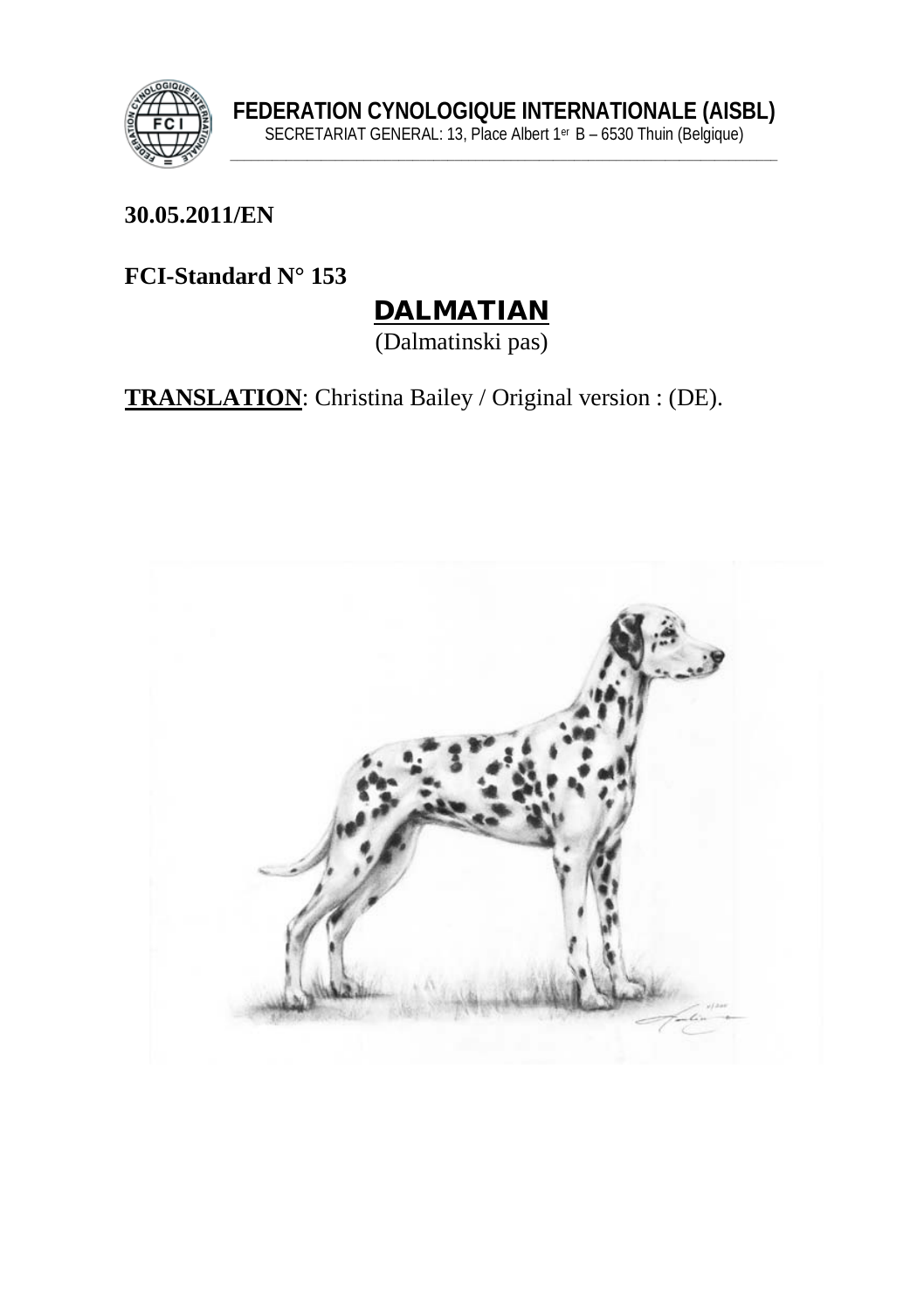**ORIGIN**: Croatia.

#### **DATE OF PUBLICATION OF THE OFFICIAL VALID STANDARD**: 13.10.2010.

**UTILIZATION**: Hunting dog. Companion dog, family dog, suitable to be trained for various purposes.

**FCI-CLASSIFICATION:** Group 6 breeds. Scenthounds and related Section 3 Related breeds. Without working trials.

**BRIEF HISTORICAL SUMMARY**: The origin of the Dalmatian dog can be recognized in paintings and in church chronicles from the  $16<sup>th</sup>$  to the  $18<sup>th</sup>$  century. Dalmatians can be found on the altar painting "Madonna with Jesus and Angels" in the church "Gospa od andjela" in the town Veli Losinj, island Losinj in Croatia dating back to 1600 – 1630 and also in a fresco in Zaostrog, Dalmatia, Croatia= It suggests that the Dalmatian originates from the eastern Mediterranean region, in particular the historic province Dalmatia.

The first descriptions of the Dalmatian were found in the diocese Djakovo, in the Croatia, namely in the church chronicles of the Bishop Petar Bakic from the year 1719 and the church chronicles of Andreas Keczkemety from the year 1737. The dog was named with the Latin name "Canis Dalmaticus" and the height of the dog described with 4-5 "Spithamus". Thomas Pennant described this breed in his work "Synopsis of Quadrupeds" in the year 1771 as very independent, named it "Dalmatian" and wrote the origin of this breed to be Dalmatia. A work by Thomas Bewick, published in 1790, refers to this breed as "Dalmatian or Coach Dog". The first unofficial Dalmatian Standard was written by an Englishman named Vero Shaw in the year 1882.

After the formation of the Dalmatian Club in England in the year 1890 this standard was transferred to the first official breed standard.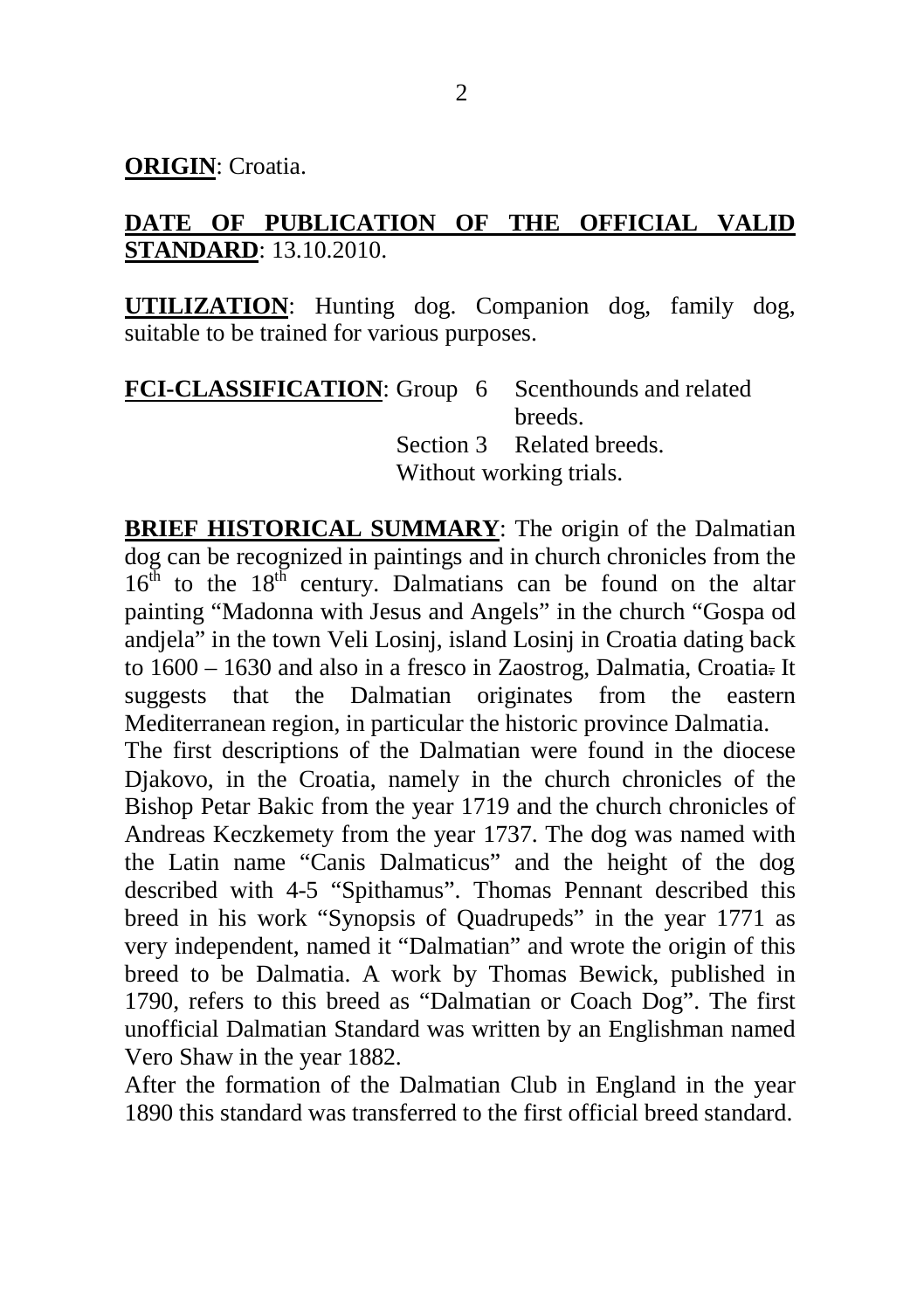The FCI published the first Dalmatian standard on the  $7<sup>th</sup>$  of April 1955 under the name of "Dalmatian Huntingdog".

**GENERAL APPEARANCE**: Mesocephalic. Head prismatic form with hanging ears. The body is rectangular, strong, muscled and distinctively spotted. The movement must be elegant. The sexual difference must be visible.

**IMPORTANT PROPORTIONS**: Length of the body: height at the withers  $= 10: 9$ . The height at the elbow joint: 50% of the height at the withers. The height the hocks: 20-25% of the height at the withers. Length of head: around 40% of the height at the withers. Length of skull : length of muzzle  $= 1 : 1$ .

**BEHAVIOUR AND TEMPERAMENT**: Pleasant temperament, friendly, not shy or hesitant, free from nervousness and aggression. Lively kind, loyal, independent and easy to train. The Dalmatian likes water and outdoor activities. It has a marked hound instinct.

**HEAD**: The head must be in proportion and harmony with the rest of the body and not too wide in the skull area. The length from the occipital protuberance to the stop and from the stop to the tip of the nose equals 1:1, or the muzzle is slightly shorter. The upper line of the skull and the upper line of the muzzle are slightly divergent. The masseter muscle and the cheek bone must not be too developed. The head must be entirely free from wrinkle.

#### CRANIAL REGION:

Skull: Flat, with a slight lateral rounding. Broadest between the ears and well defined temples. Slight frontal furrow. Stop: Moderately defined.

#### FACIAL REGION:

Nose: Large with wide open nostrils, it must be completely pigmented. The colour must be in accordance to the colour of the spotting.

Muzzle: Well developed & strong jawbone, nasal bridge straight.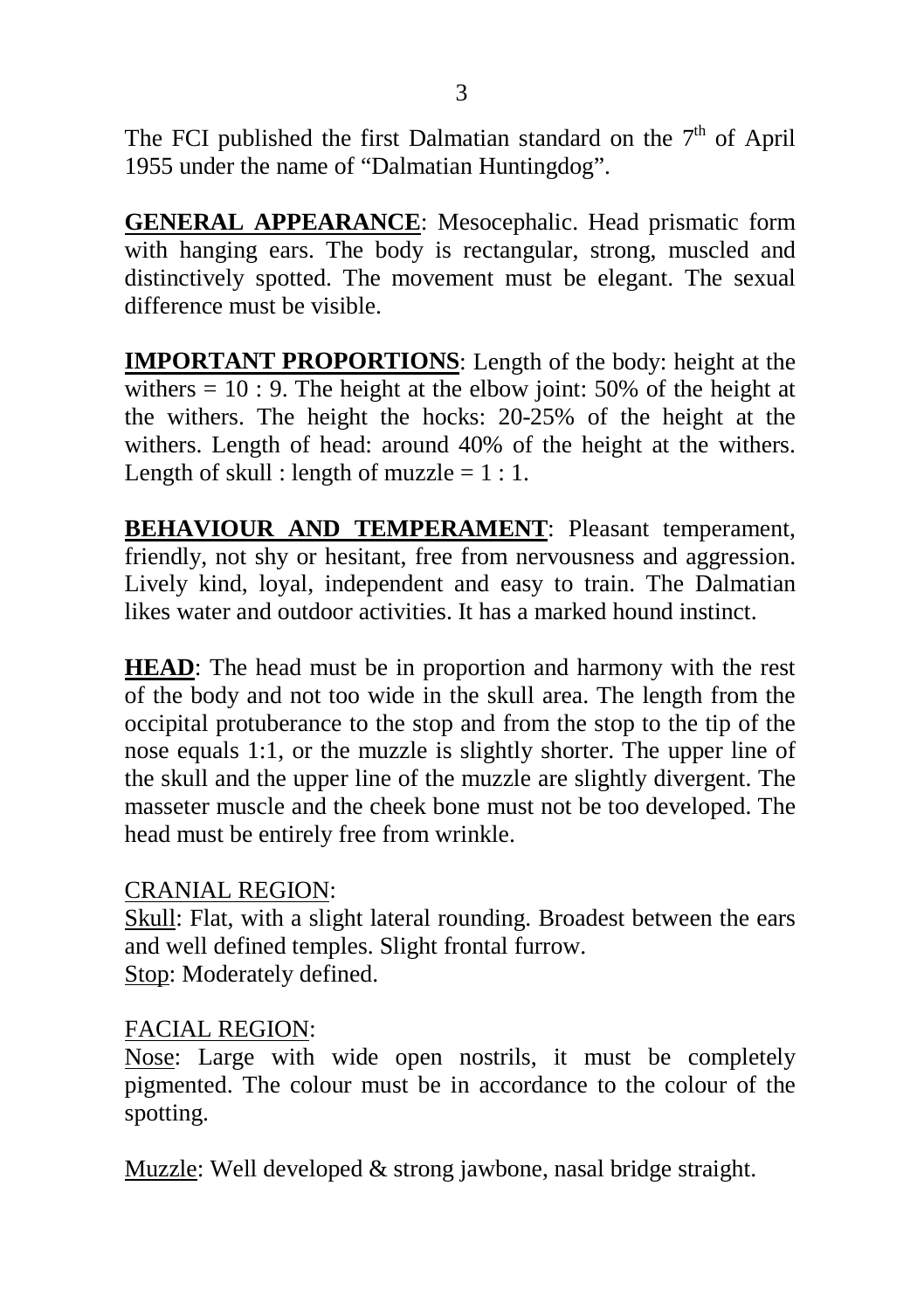Lips: Strong, must fit the jaw rather closely and not be pendulous, or too thick; without the corner of the mouth too defined. A complete pigmentation is desired.

Jaws / Teeth: Scissor bite, i.e. the upper 6 incisors closely overlapping the lower teeth, with all teeth set square to the jaw. A complete set of teeth (42 teeth) is desired (in accordance with the teeth formula). The teeth are evenly formed and white. A pincer bite is tolerated in older dogs.

Eyes: Oval, in a sub-frontal position placed at an angle of 10-15˚. The eye colour is in accordance with the spotting. Eyelids are close to the eyeball and not loose. Eye rims are completely pigmented in accordance with the coat colour.

Ears: Set on rather high, carried close to the lateral part of the head. The length reaches to the inner corner of the eye or to the stop. The tip is slightly rounded. The ears have the shape of an isosceles triangle. They are fine in texture and soft to the touch. It is very important that the ears are spotted, i.e. the ears must not be completely black or brown but black or brown spotted etc. with the spotting in accordance with the colour variety on the white base.

**NECK:** The neck should be strong and fairly long, tapering towards the head and free from throatiness.

**BODY**: Rectangular, proportions of length of body to the height at the withers is 10: 9.

Withers: Well defined.

Back: Powerful, level.

Loin: Short and muscular.

Croup: Muscular, inclined less than 30°.

Chest: Deep and capacious, not too broad or barrel-shaped. The depth of the chest should be 45-50% of the height to the withers. The height of the elbow is 50% of the height to the withers. The ribs are well sprung.

Underline and belly: The belly is moderately tucked up but not drawn in.

**TAIL**: Set on at the extension of the croup. Reaching approximately to the hock or slightly longer. Strong at the base evenly tapering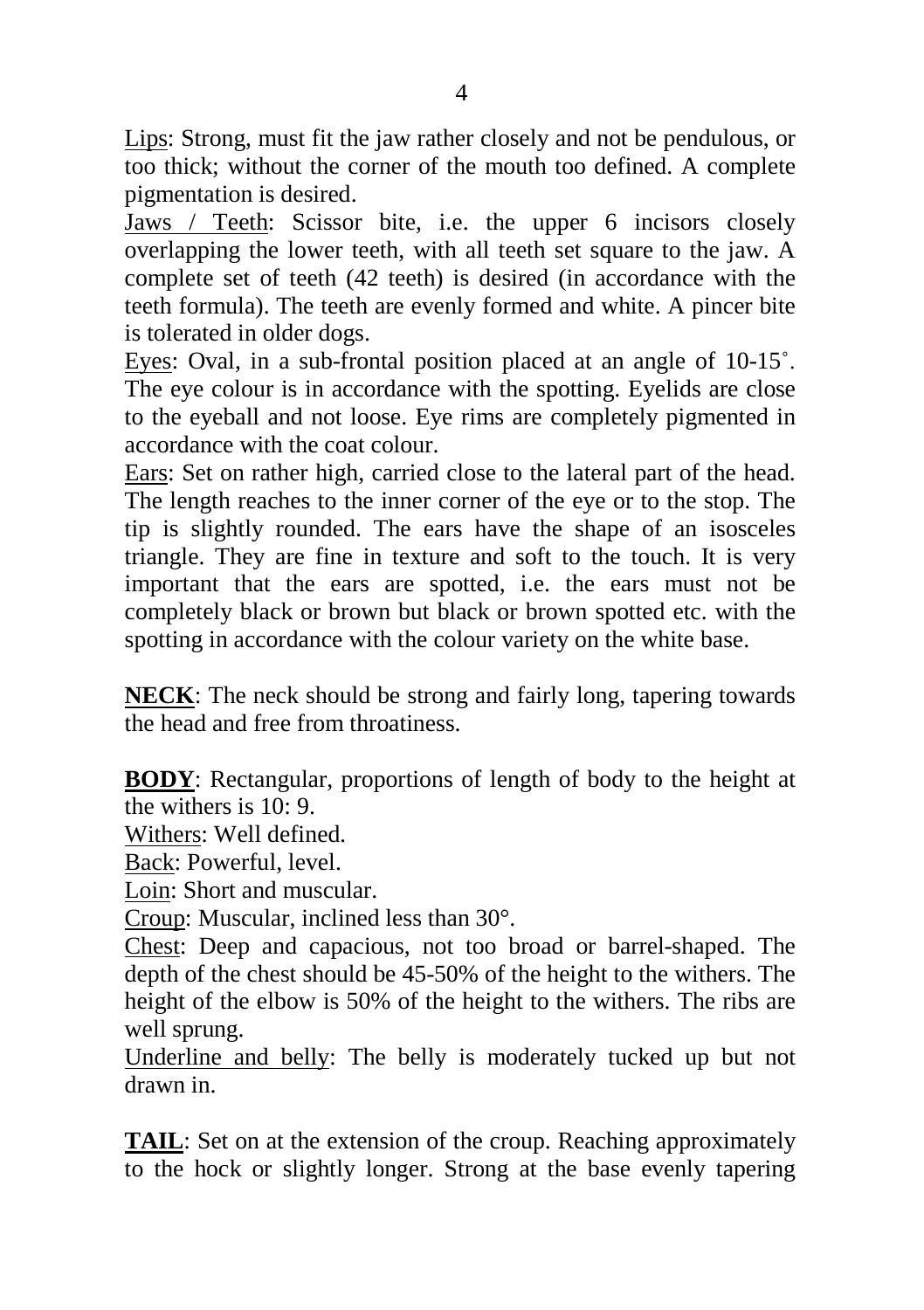towards the tip, not too thick but in proportion to the body. Carried sabre-shaped. Preferably spotted.

#### **LIMBS**

#### FOREQUARTERS:

General appearance: The forelegs must be in proportion to the rectangular body.

Shoulder: The shoulder angle is around 115-120˚

Elbow: Close to the body.

Forearm: The bones are developed in proportion to the body and strong (round), forequarters placed straight and legs standing vertical.

Metacarpus (Pastern): Strong, slightly sloping with a spring.

Forefeet: The toes are compact, so called cat feet are typical. Pads are tough and elastic. The nails should preferably be pigmented*.*

#### HINDQUARTERS:

General appearance: In proportion to the body. With strong well developed muscles. Hindlegs are parallel.

Thigh: Muscular and strong.

Stifle (Knee): Strong and well developed. The stifle has an angle of 40 degree to the horizontal line.

Hock joint: Strong.

Metatarsus (Rear pasterns): The length of the hocks is around 20- 25% of the height to the withers. The angle of the hock is around  $130^\circ$ 

Hind feet: The toes are compact, so called cat feet are typical. Pads are tough and elastic. The nails should preferably be pigmented.

**GAIT / MOVEMENT**: Rhythmic action, elegant and smooth movement. Stride and trot long with good reach and strong drive. Viewed from the front the legs are parallel.

## **COAT**

Hair: Short, shiny, hard and dense all over the body.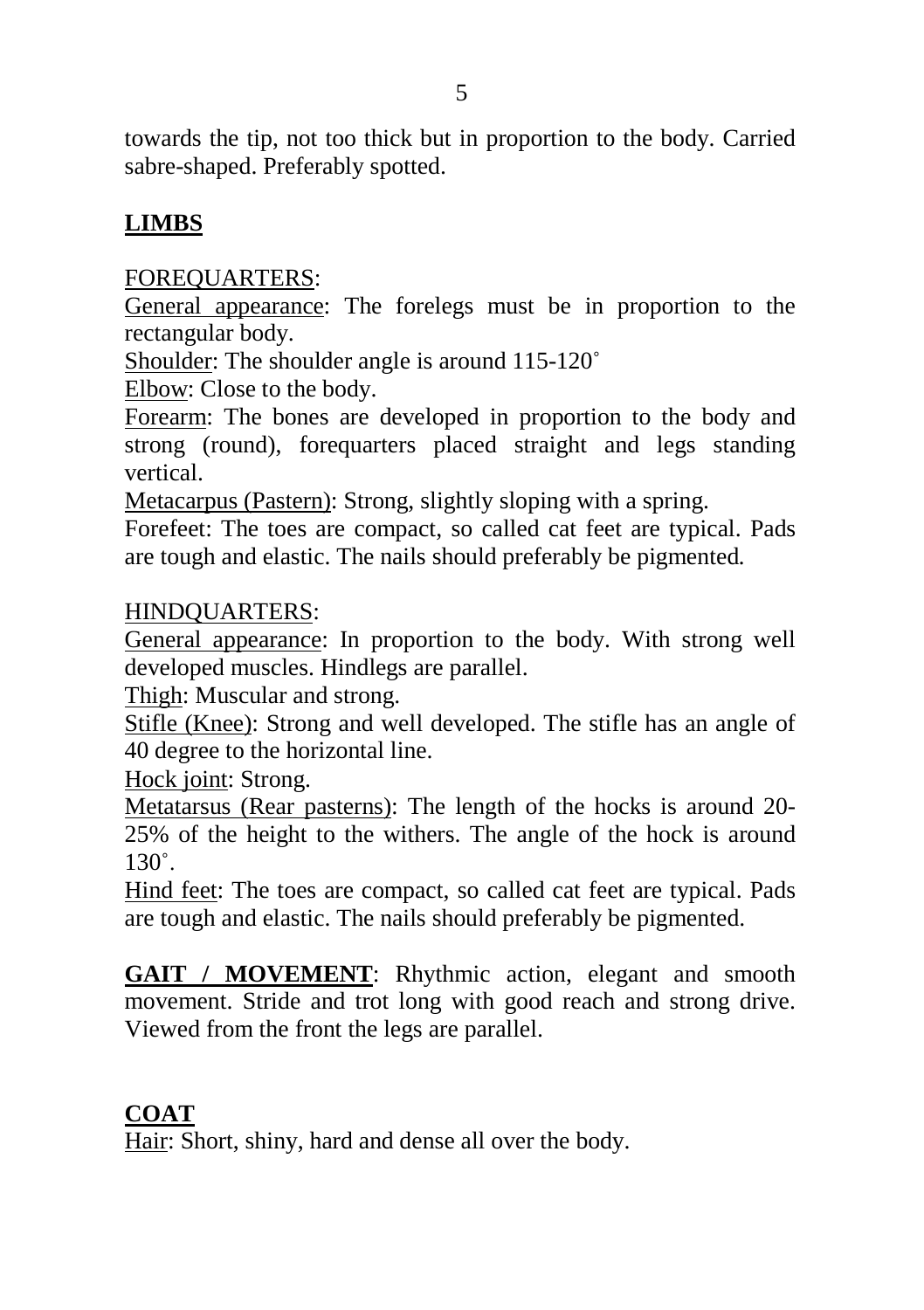Colour: The ground colour is pure white. Black spotted variety with black spots, liver spotted variety with brown spots. The spots should be symmetrically placed all over the body, clearly defined and without intermingling into the white ground colour. The size of the spots should preferably be even, with a size of  $2 - 3$  cm in diameter. In the brown variety the spots are a little smaller, around 2 cm. The spots on the head and on the legs should be proportional smaller than on the rest of the body. It is desirable the tail is spotted too, with spots also proportional smaller that those on the body. Splashes on the body are not desirable and should be penalised. The spots must not intermingle, i.e. forming large patches. Patches and coloured areas are not desirable. The spots on the ears should be especially noted.

#### **SIZE AND WEIGHT**:

Height at the withers: Males 56 – 62 cms. Females 54 – 60 cms. Dogs with excellent type and balance should not be penalised if above the upper limit.

#### **FAULTS** :

Any departure from the foregoing points should be considered a fault and the seriousness with which fault should be regarded should be in exact proportion to its degree and its effect upon the health and welfare of the dog and on its ability to perform its traditional work.

#### **DISQUALIFYING FAULTS** :

- Aggresive or overly shy.
- Any dog clearly showing physical or behavioural abnormalities shall be disqualified.
- Converging head line.
- The lack of more than 6 premolars, the lack of M3 is not noted and will not be considered as a fault.
- Entropion, ectropion, wall eye, eyes of different colours (heterochromia), blue
- eyes, partially blue coloured iris.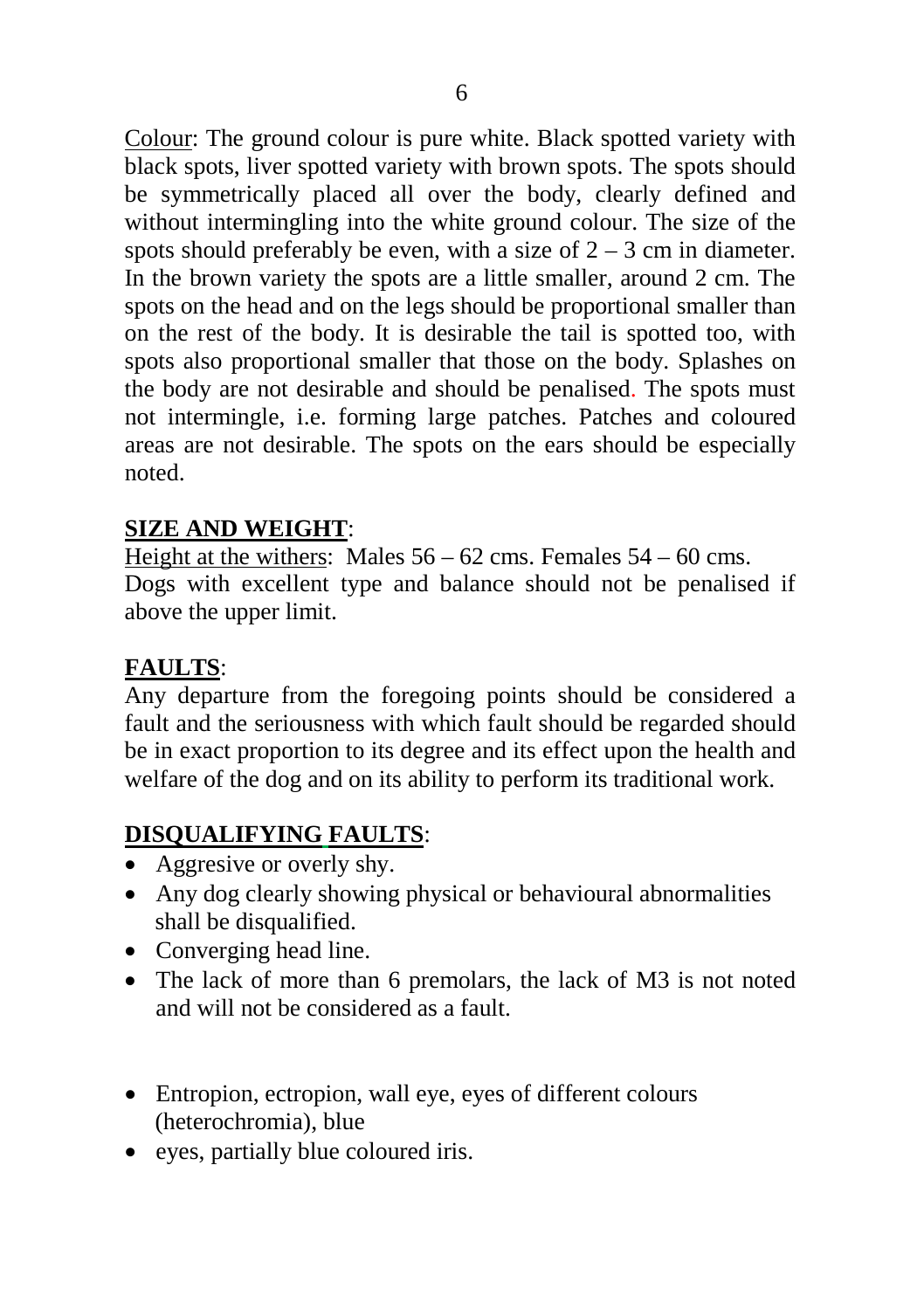- Lack of nose pigment.
- Curled tail.
- Monocle (patching around one or both eyes) or patching elsewhere.
- Tricolour (black and brown spots on the same dog), brindle coloured spots, lemon coloured spots, orange coloured spots, blue spots and pure white colour without spots.
- Wirehaired or longhaired
- Deafness

**N.B.**: Male animals should have two apparently normal testicles fully descended into the scrotum.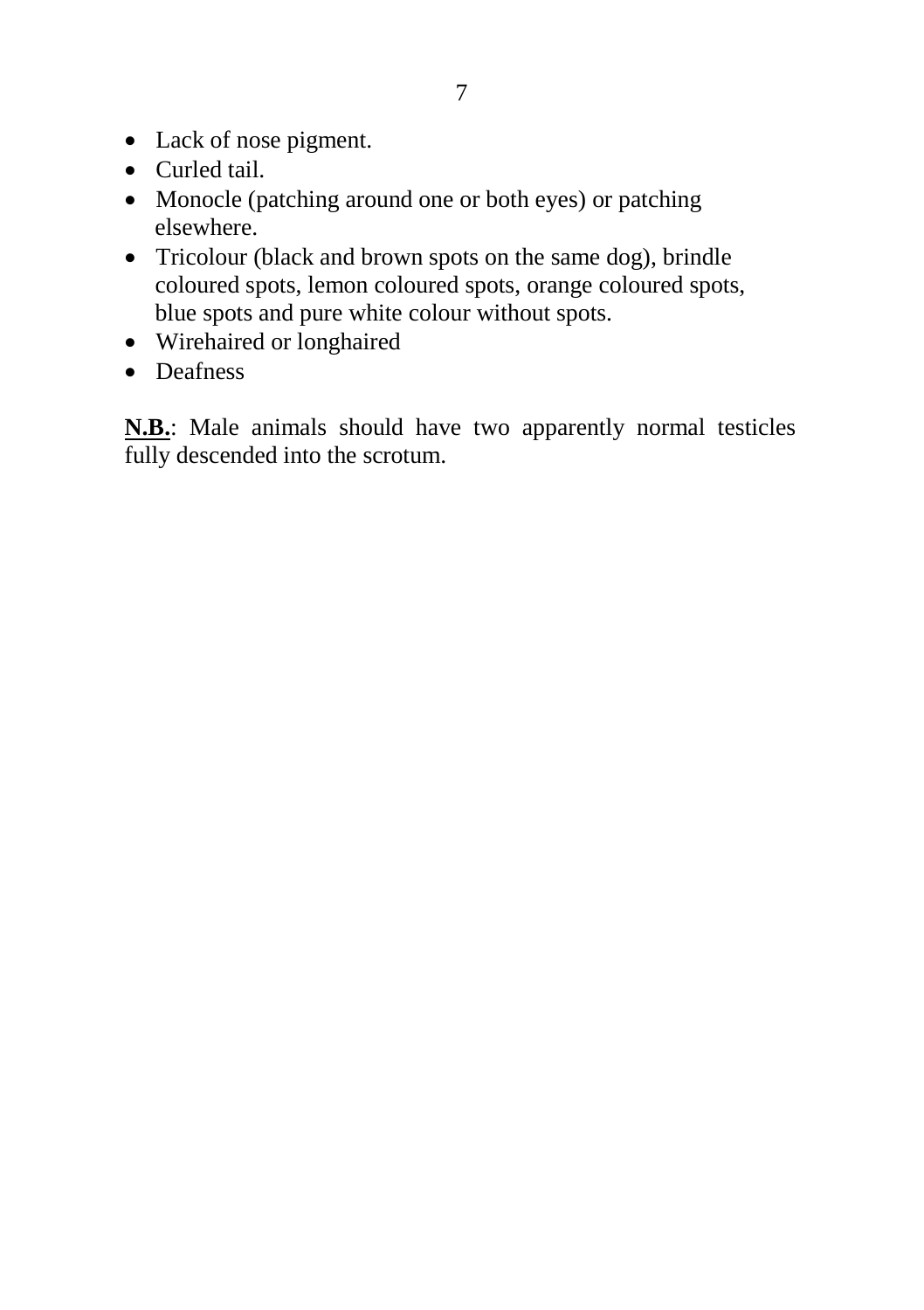*On July 27th 2011 a meeting has been held related to the commentary of the currently valid standard dating from May 30, 2011. Suggestion of the comment has been made by Mr. Boris Špoljarić.* 

*Participants in making of the final text of the comment were : Mr. Damir Skok, Mr Mijo Fury, Mr Zlatko Kraljić, Mrs.Ivana Bakal, Mrs. Željka Halper Dražić and Mr. Željko Radić.* 

#### **COMMENT OF THE DALMATIAN STANDARD**

Before the beginning of the comment to the standard it should be pointed out that the Dalmatian is not typical by its lovely head, scissor bite, rectangular body nor by parallel legs, as these are the characteristics of almost all breeds. Dalmatian originates from the hounds group, more precisely it is "the Illyria hound group" for which the following applies:

Dog of lighter "brachoid" type, mesocephalic head of prismatic form with hanging ears. The body is rectangular, with characteristic hair and distinctively spotted.

When the premise says that the Dalmatian is brachoid type it refers to its rectangular body whose length exceeds height for 8-10%, with mesocephalic head whose cephalic index is around 50. Cephalic index is a number that is obtained when the width of head multiplied by 100 is divided by the length of the head (width of head x 100 / head length) with slightly divergent lines of the skull and muzzle, prominent stop, oval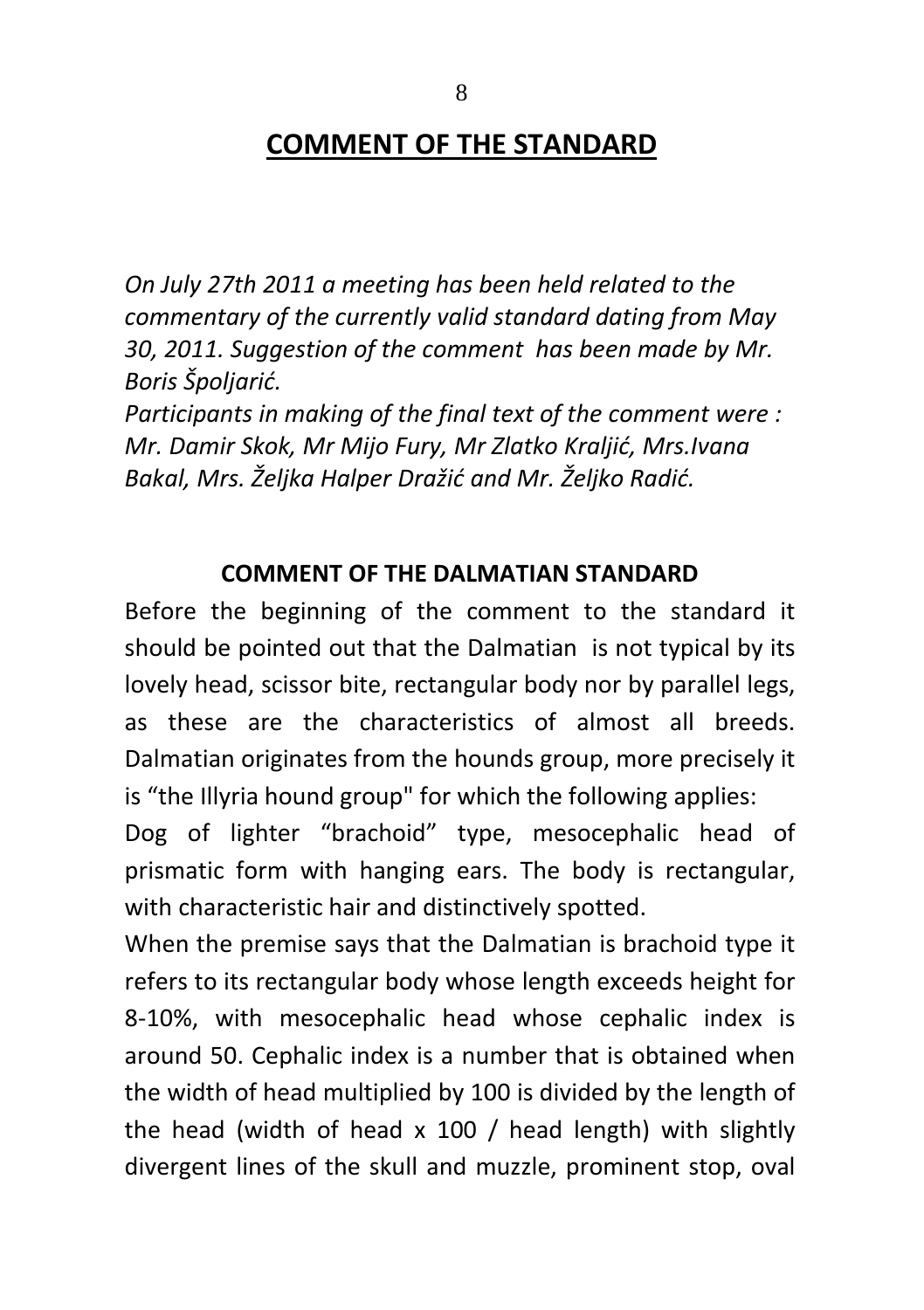eyes of subfrontal position, with "highly" set folded ears (in the line of the tip of the muzzle and internal corner of the eye). The movement should be harmonious and elegant.

# **GENERAL APPEARANCE:**

General appearance is a very important item when evaluating the Dalmatian. General impression refers to the harmony of body lines, then the movement itself, especially to elegance of movement. The elegance is extremely important as hound dog, because of the tasks designed for them for centuries (pursuit of the game), should be agile, harmonious but also strong and elegant in movement. Head has typical line proportions with correctly set ears and proper hair with as symmetrical possible spots. The gender difference has to be expressed, which means that males are not"feminine" nor female "masculine".

#### **Head:**

The head must be in proportion and harmony with the rest of the body and not too wide in the skull area. The length from the occipital protuberance to the stop and from the stop to the tip of the nose equals 1:1 (or 1: 0,9 which means that the muzzle is slightly shorter). Skull must be flat, with a slight lateral rounding. Stop has to be defined but not too much indicated nor overlong.

The upper line of the skull and the upper line of the muzzle are SLIGHTLY DIVERGENT (all hounds from southeast Europe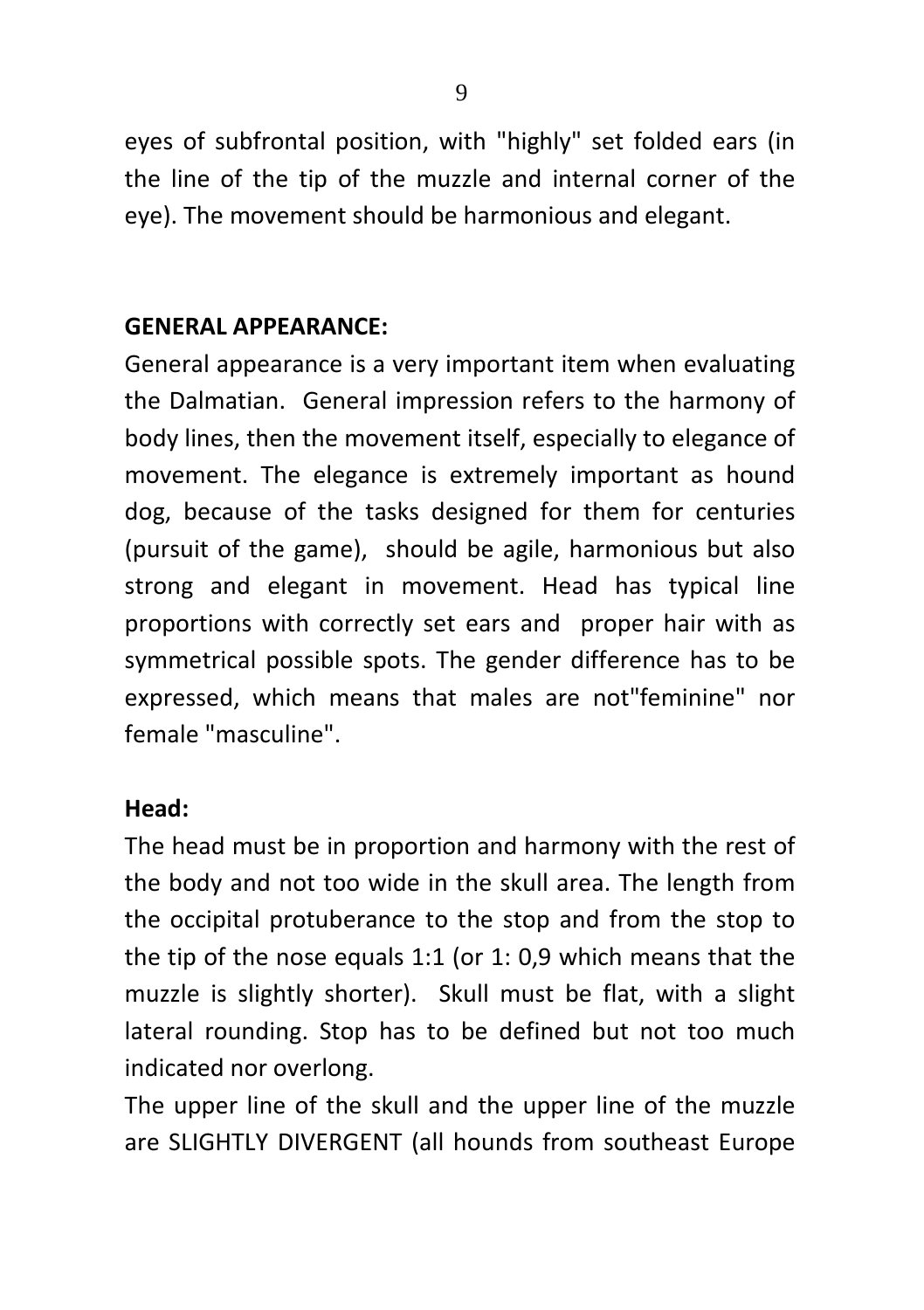have "slightly divergent" head lines). Chewing muscles and zygomatic arches should not be too pronounced, because it disrupts the harmony of the head. The skin on the entire head should be wrinkle free

# **Ears:**

Ears should not be too long nor too short . If pulled forward they usually reach to the inner corner of the eye or to the stop. The tip should be slightly rounded. The ears have the shape of an isosceles triangle. They are fine in texture and soft to the touch, velvet like. It is very important that the ears are spotted, i.e. the ears must not be completely black or brown but black or brown spotted. Completely black or brown ear is not desirable.

# **Eyes:**

Oval, in a sub-frontal position placed at an angle of 10-15˚. The eye colour (iris) is in accordance with the spotting, which means that black spotted dogs should have darker brown eyes (which seems almost black) while brown spotted dogs have lighter brown eyes. Light eye is a fault which should be penalized in accordance with its degree. Eyes of different colours (heterochromia), blue eyes, or even partially blue coloured iris should be most severely penalized i.e. disqualified. .

Eyelids tightly fitting to the eyeball , not loose. Eye rims are completely pigmented in accordance with the iris colour (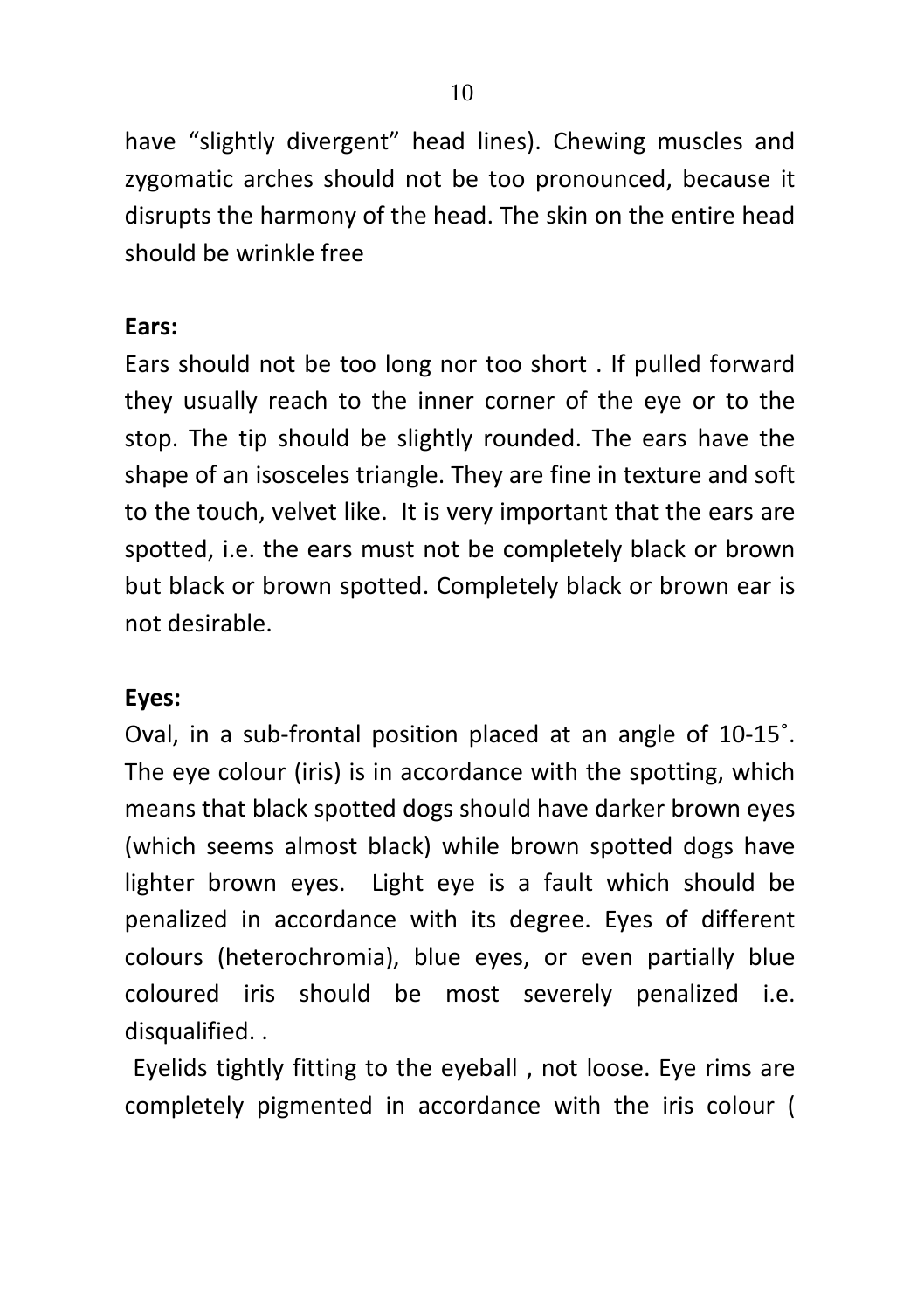black spotted dogs have black pigmentation, brown spotted dogs - brown)

## **Muzzle:**

Well developed and strong jawbone. Especially lower jaw (mandible) must be strong and must not be "chin less". Lips are strong, must fit the jaw rather closely and not be pendulous, or too thick; without the corner of the mouth too defined. A complete pigmentation in accordance to the spot coloration is desired (the same applies as in the eye colour). Large nose with wide open nostrils, it must be completely pigmented. The colour must be in accordance to the colour of the spotting. Pronounced non-pigmentation should be penalized. Complete non-pigmentation of muzzle must be disqualified.

## **Teeth:**

Only scissor bite. All other variations are not allowed, such as undershot, overshot, reverse scissors, cross bite etc. Pincer bite is tolerated in older dogs.

A complete set of teeth (42 teeth) is desired, as described in standard.

The lack of teeth, if it occurs, it is usually a lack of premolars, while the lack of other teeth is practically very rare. It is not good if a shortage of four premolars in a row on the same side (P1-P4) occurs, which should somehow be punished. Lack of 7 or more premolars must be disqualified. Lack of any teeth: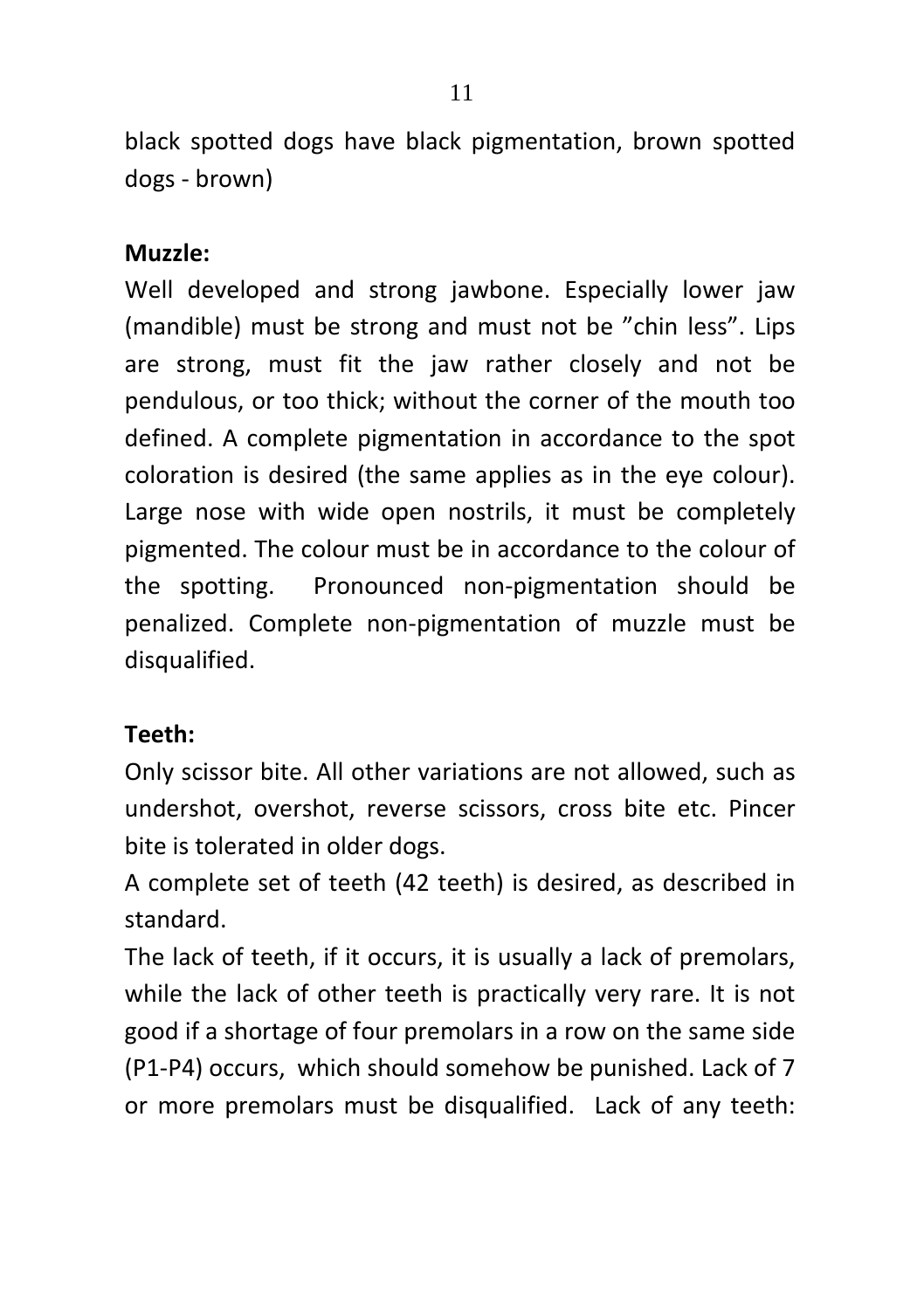incisor, canine or molar (with the exception of M3) must result in disqualification.

#### **Neck**

The neck should be strong, long enough, without excess skin on throat or lower part of neck (no dewlap), whose presence should be penalized.

# **Body:**

As already stated, the body has a rectangular shape whose length in relation to the height at the withers is 10:9 (the body is longer, about 8-10% of the height at the withers). The topline should be slightly sloping from withers to croup. Saddle or roach topline is not desirable. A slight "dip" can sometimes occur on the back, which can't be as expressed as in Sloughi, but can be extremely mild. It represents the typicality that occurs in all hounds of the Mediterranean region and should be considered typical for a breed.

Loins should be short and muscular, with a muscular croup inclined at an angle of 30 °.

Chest must not be too broad or barrel-shaped. The depth of the chest should reach elbows. The distance from the ground to the elbow is equal to the distance from the elbow to the withers, ratio is 1:1.

#### **Tail:**

Set on at the extension of the croup. Reaching approximately to the hock or slightly longer. It must not be too thick but in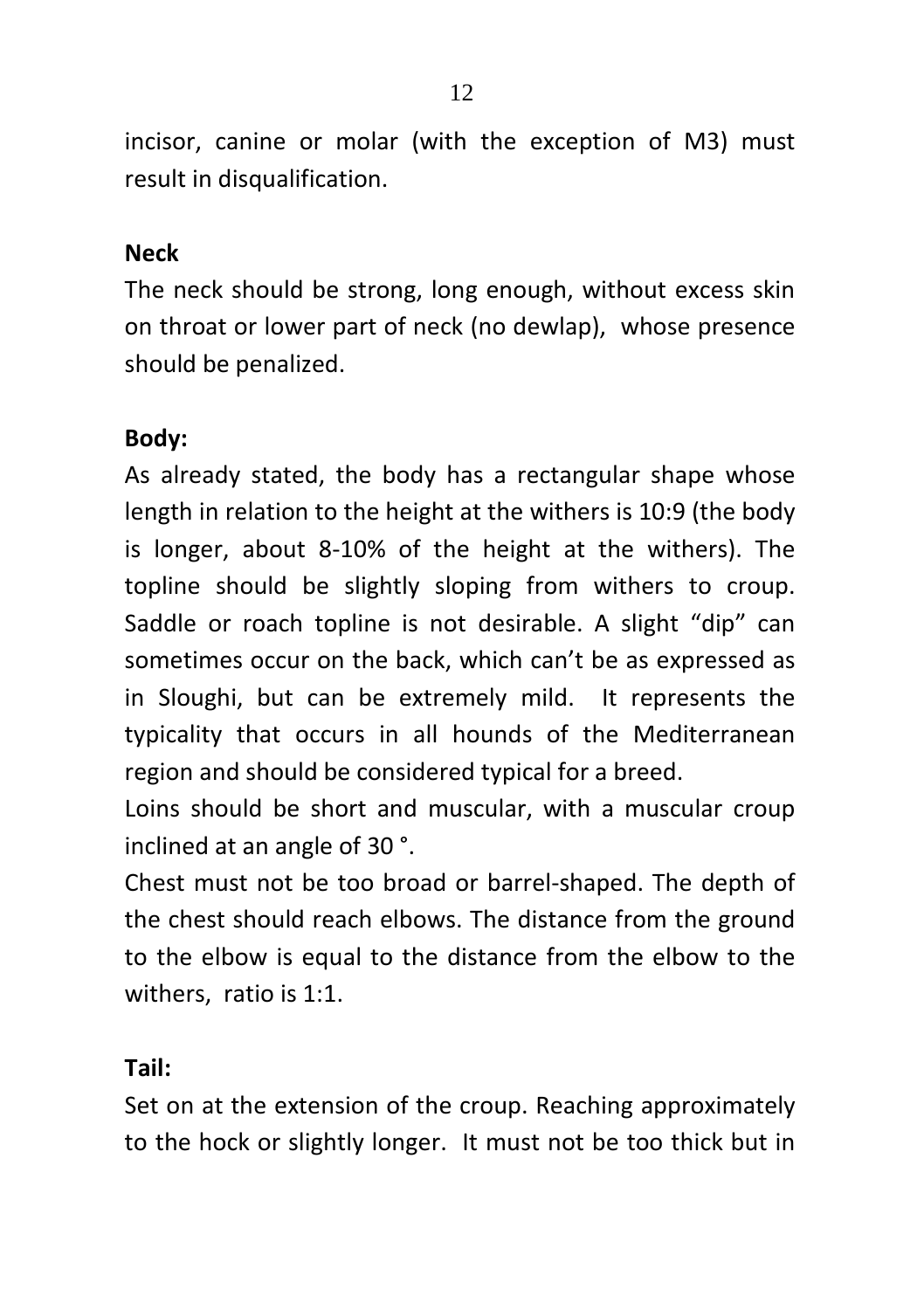proportion to the body, carried sabre-shaped (as in all hounds). Tail curved on back should be penalized while rolled tail is completely atypical for the breed and must be disqualified.

# **Forequarters:**

The forelegs must be in proportion to the body with correct angulations. The shoulder angle is around 115-120˚. Forearm is vertical, the bones are developed in proportion to the body and strong (round), forequarters are placed straight. In movement the forelegs are carried straightforward, with neither elbows nor feets turned in or out.

The toes are compact, "cat feet" are typical for a Dalmatian. The nails should preferably be pigmented but non-pigmented nails should not be penalized.

# **Hindquarters:**

As described they must be in proportion to the body. Strong and well developed muscles. The stifle has an angle of 40 degree to the horizontal line, the angle of the hock is around 130˚. The length of the hocks is around 1/5 of the height at the withers. Hindlegs are parallel, hocks should never be switched in (x type) or out (cow hocks), which should be severly penalized. Hind feet are the same as in forelegs.

# **Gait / Movement:**

Movement must be harmonious and connected, should be effortless and without twitching.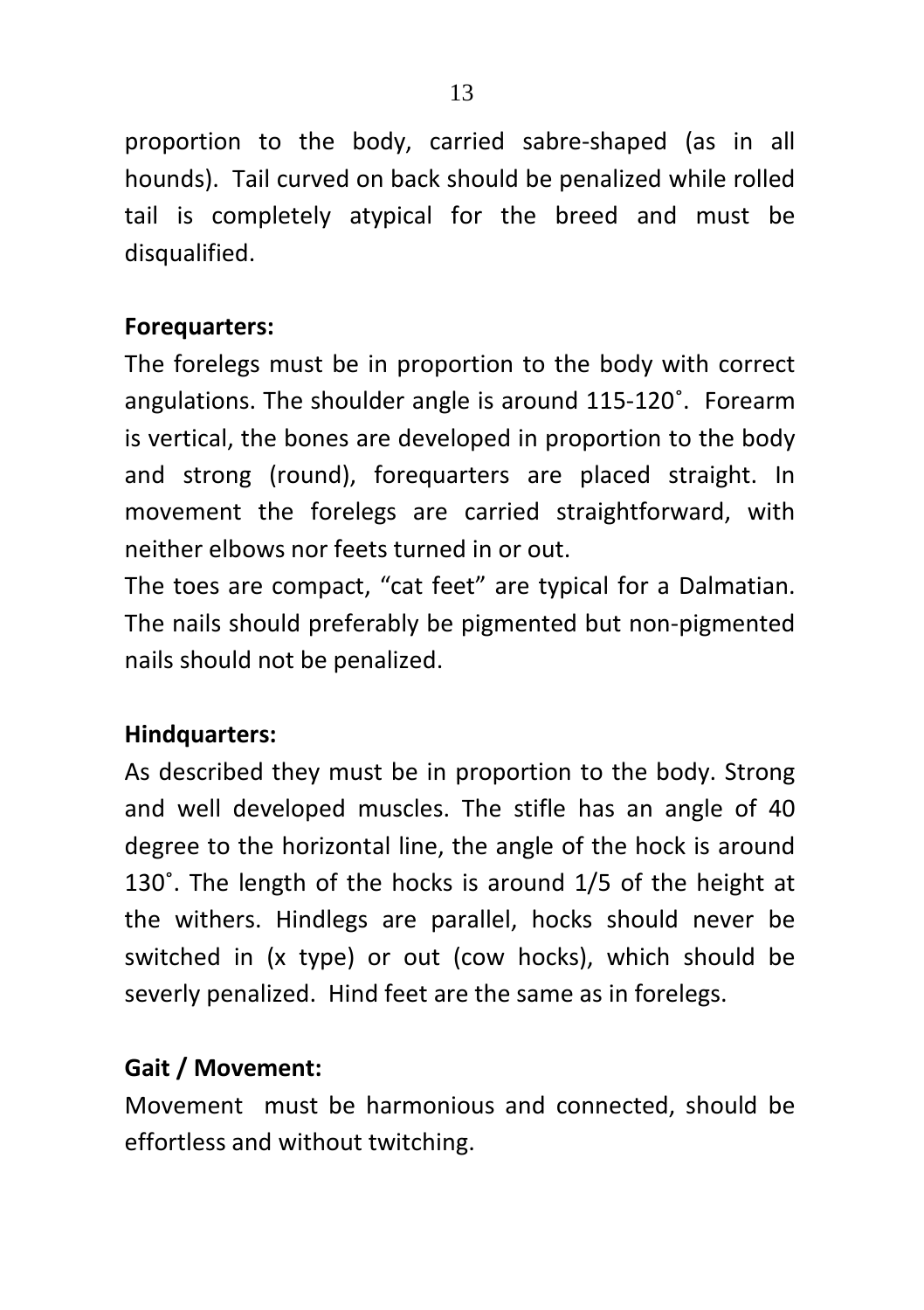Step, trot and gallop must be long and harmonious. Any anomaly in movement should be punished.

# **Coat and coloration:**

Hair must be typical: short, shiny, hard and dense all over the body. The appearance of longer hair should be severely penalized.

Color is white with black or brown spots. The spots should be symmetrically placed all over the body, clearly defined and without intermingling into the white ground colour. The size of the spots should preferably be even, with a size of  $2 - 3$  cm in diameter. The spots on the head and on the legs should be proportionally smaller than on the rest of the body. Pronounced small splashes on the body are not desirable and should be penalized. The spots must not intermingle, i.e. forming large stains. Stains and coloured areas are not desirable. The spots on the ears should be especially noted. Patches are disqualification.

Besides white, ground colour only black or brown spot coloration is permitted. The presence of a third color is not allowed. Lemon or orange spots are not permitted and should be disqualificated.

As already described, pigmentation of mucous membrane, nose and eye are in accordance with the spotting (black or brown). It is desirable the tail is spotted too, with spots also proportionally smaller that those on the body.